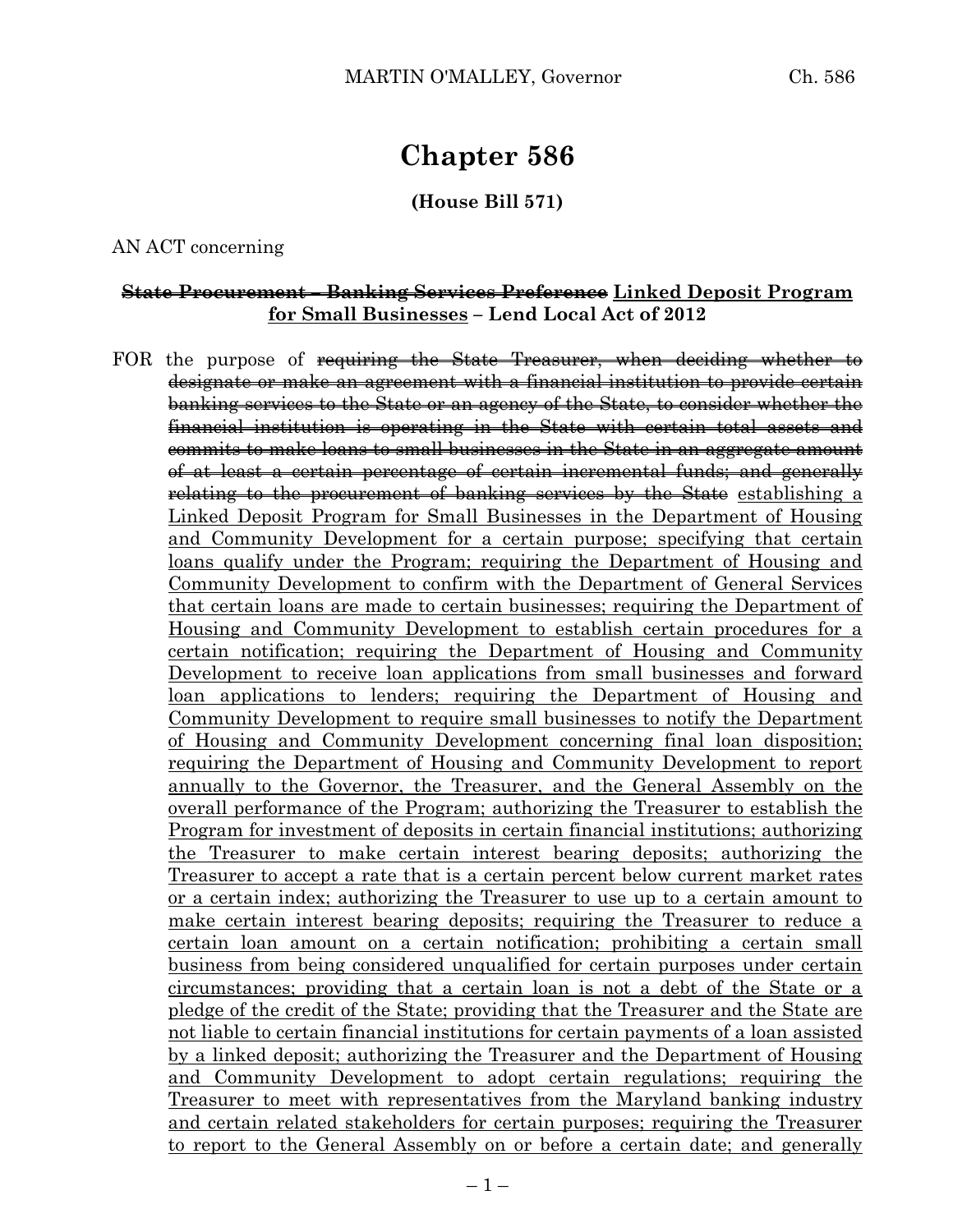relating to the establishment of a Linked Deposit Program for Small Businesses.

BY repealing and reenacting, without amendments,

Article – State Finance and Procurement Section  $6-201(a)$ , (b), (e), and  $(f)$ Annotated Code of Maryland (2009 Replacement Volume and 2011 Supplement)

BY repealing and reenacting, with amendments, Article – State Finance and Procurement Section 6–203 Annotated Code of Maryland

(2009 Replacement Volume and 2011 Supplement)

BY adding to

Article – State Finance and Procurement Section 6–212 Annotated Code of Maryland (2009 Replacement Volume and 2011 Supplement)

SECTION 1. BE IT ENACTED BY THE GENERAL ASSEMBLY OF MARYLAND, That the Laws of Maryland read as follows:

# **Article – State Finance and Procurement**

## 6–201.

 $(a)$  In this subtitle the following words have the meanings indicated.

(b) "Banking institution" means an institution that is incorporated under the laws of the State as a State bank, trust company, or savings bank.

- (e) "Financial institution" means:
	- (1) any banking institution;
	- (2) any national banking association;

(3) an institution that is incorporated under the laws of any other state as a bank; and

(4) an institution that is incorporated under the laws of this State or of the United States as a savings and loan association.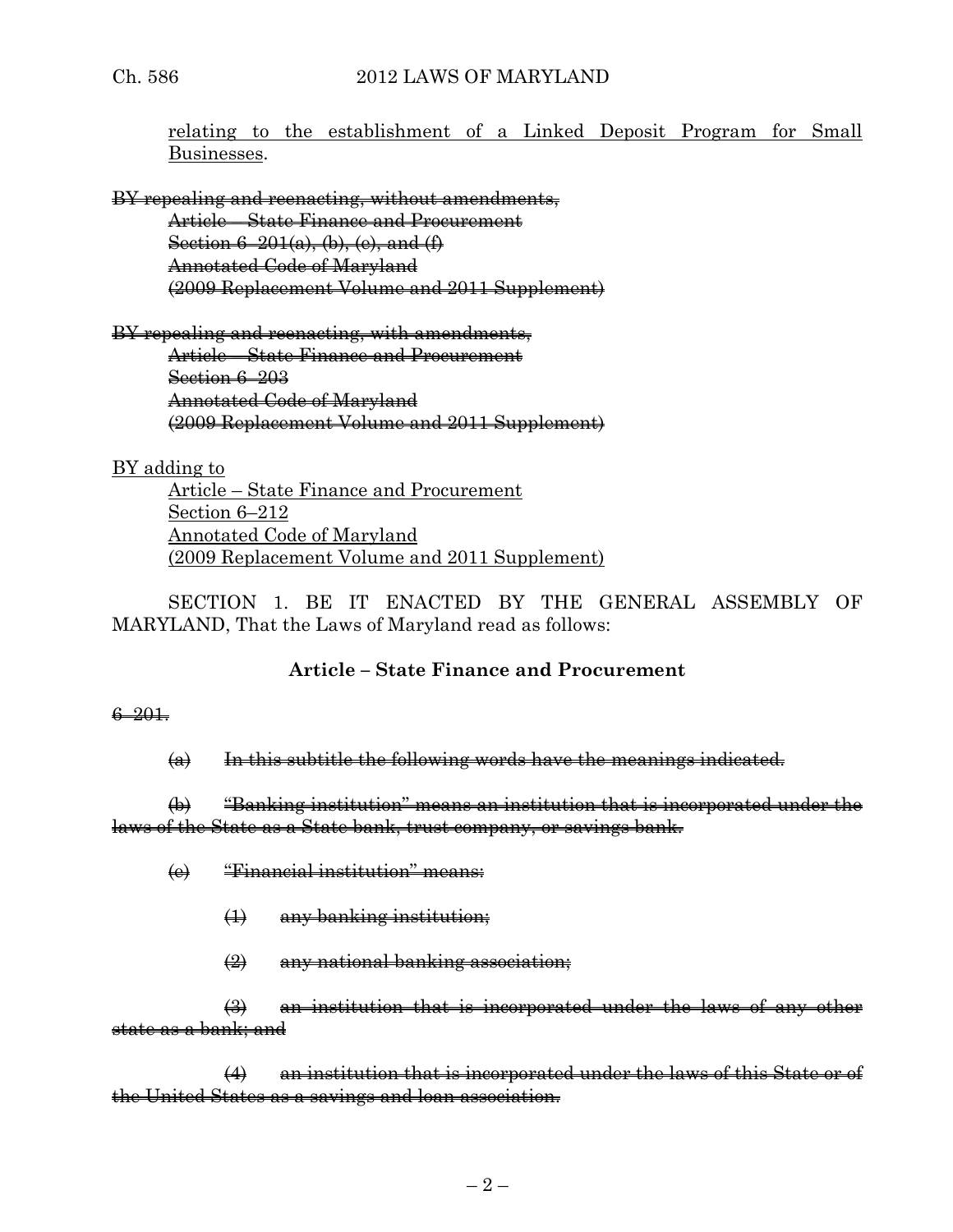(f) "National banking association" means an institution that is incorporated under federal law as a bank.

#### 6–203.

(a) The Treasurer shall give 15% of the weight of the decision to the standards established in this section in deciding whether to:

designate a financial institution as a depositary for State money under § 6–205 of this subtitle; and

(2) make an agreement with a financial institution for a banking service under § 6–229 of this subtitle.

(b) (1) The Treasurer shall consider whether the financial institution received a rating of "needs improvement" or "substantial noncompliance" in its most recent examination under the federal Community Reinvestment Act of 1977, P.L. Number 95–128.

 $\left( 2\right)$  If a financial institution operates in a state other than Maryland, the Treasurer shall consider Maryland–specific information that is provided within the assessment area section of the Community Reinvestment Act report.

 $\left(\theta\right)$  (1) The Treasurer shall consider whether, during the previous 5 years, a court in Maryland has found, in a final adjudication, that a financial institution has violated any antidiscrimination statute or regulation.

 $\left( 2\right)$  The Treasurer may consider whether, during the previous 5 years, a court outside Maryland has found, in a final adjudication, that a financial institution has violated any antidiscrimination statute or regulation.

(3) The Treasurer may determine how to assess a violation under paragraph (1) or (2) of this subsection if the violation was committed by:

- (i) an affiliate of the financial institution; or
- (ii) an entity acquired by the financial institution.

(d) The Treasurer shall consider whether the financial institution has demonstrated that during the previous 5 years, the financial institution has:

(1) successfully made loans in Maryland through State or federal lending programs designed to assist small and minority–owned businesses;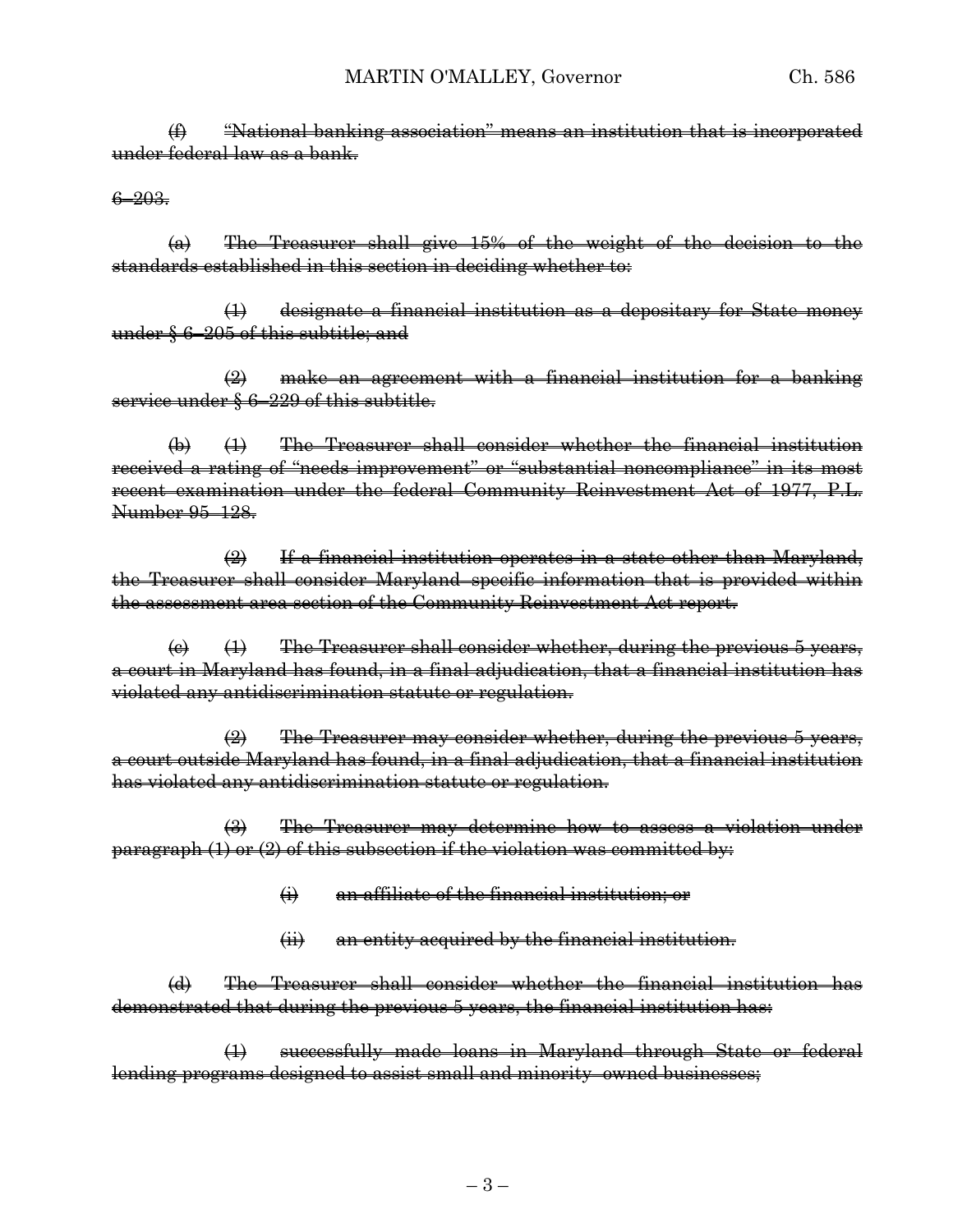(2) had an active outreach program to assist small and minority–owned businesses through which the financial institution has made efforts in Maryland; and

(3) established strategic partnerships in Maryland with entities whose mission is to provide technical assistance to small and minority–owned businesses.

**(E) THE TREASURER SHALL CONSIDER WHETHER THE FINANCIAL INSTITUTION:**

**(1) IS OPERATING IN THE STATE WITH TOTAL ASSETS OF LESS THAN \$5,000,000,000; AND**

**(2) COMMITS TO MAKE LOANS TO SMALL BUSINESSES IN THE STATE IN AN AGGREGATE AMOUNT OF AT LEAST 200% OF THE INCREMENTAL FUNDS THAT ARE DEPOSITED BY THE TREASURER.**

**6–212.**

**(A) (1) THERE IS A LINKED DEPOSIT PROGRAM FOR SMALL BUSINESSES IN THE DEPARTMENT OF HOUSING AND COMMUNITY DEVELOPMENT.**

**(2) THE PURPOSE OF THE LINKED DEPOSIT PROGRAM FOR SMALL BUSINESSES IS TO STIMULATE OPPORTUNITIES FOR SMALL BUSINESSES TO HAVE ACCESS TO CREDIT BY ASSISTING THESE BUSINESSES IN OBTAINING LOANS AT LOWER THAN MARKET INTEREST RATES.**

**(B) A LOAN QUALIFIES UNDER THE LINKED DEPOSIT PROGRAM FOR SMALL BUSINESSES IF THE LOAN:**

**(1) SATISFIES THE LENDING CRITERIA OF THE FINANCIAL INSTITUTION;**

**(2) HAS A TERM NOT EXCEEDING 10 YEARS;**

**(3) IS MADE TO A SMALL BUSINESS QUALIFIED UNDER TITLE 14, SUBTITLE 5 OF THIS ARTICLE;**

**(4) HAS AN INTEREST RATE THAT IS 2 PERCENTAGE POINTS BELOW THE INTEREST RATE THE FINANCIAL INSTITUTION WOULD CHARGE FOR A LOAN FOR A SIMILAR PURPOSE AND A SIMILAR TERM; AND**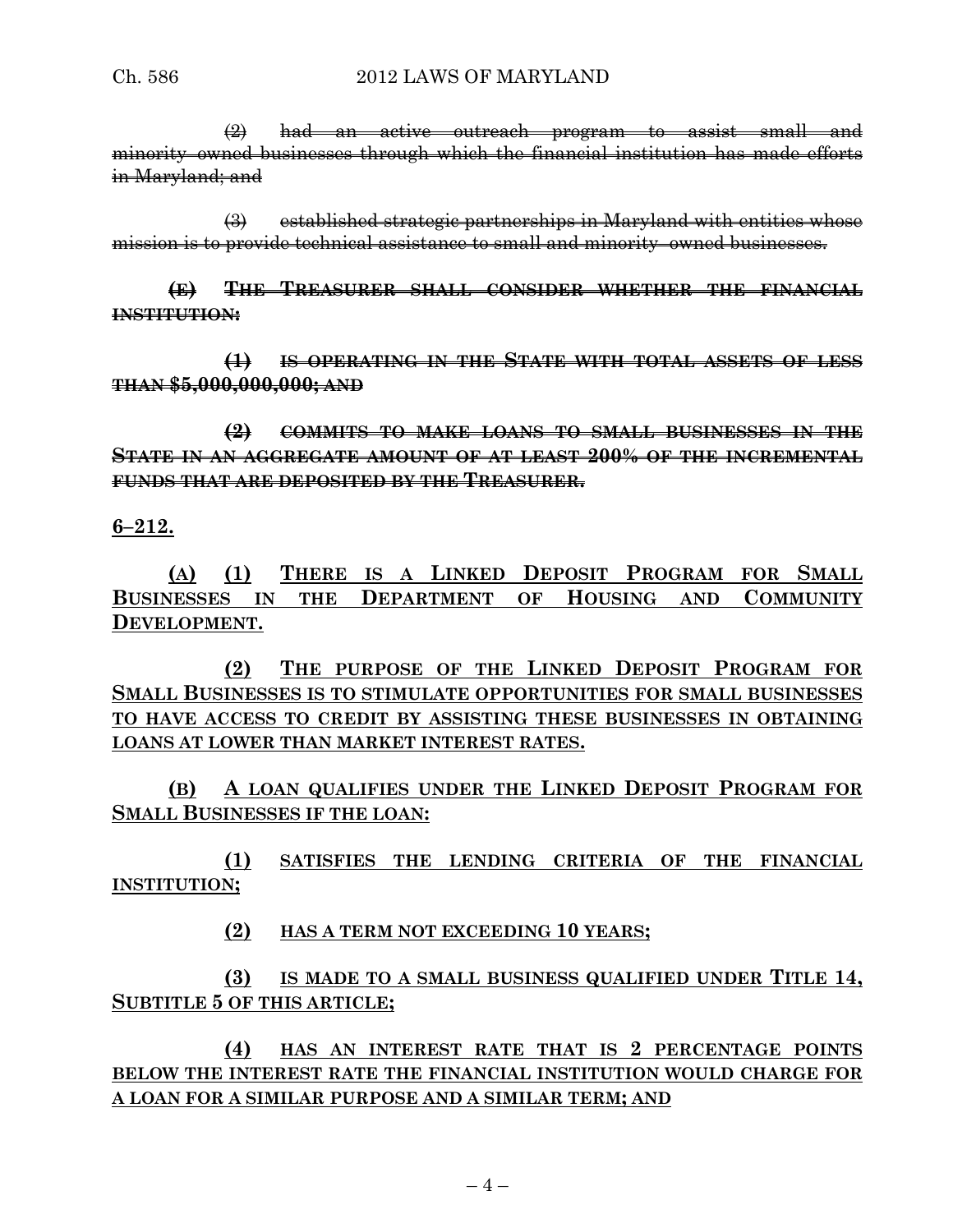**(5) HAS POINTS OR FEES CHARGED AT LOAN CLOSING NOT EXCEEDING 1 PERCENT OF THE LOAN AMOUNT.**

**(C) THE DEPARTMENT OF HOUSING AND COMMUNITY DEVELOPMENT SHALL:**

**(1) CONFIRM WITH THE DEPARTMENT OF GENERAL SERVICES THAT EACH LOAN UNDER THE LINKED DEPOSIT PROGRAM FOR SMALL BUSINESSES IS MADE TO A BUSINESS THAT QUALIFIES AS A SMALL BUSINESS;**

**(2) ESTABLISH PROCEDURES FOR NOTIFICATION BY THE DEPARTMENT OF GENERAL SERVICES IF A BUSINESS THAT HAS AN OUTSTANDING BALANCE OF A LOAN UNDER THE LINKED DEPOSIT PROGRAM FOR SMALL BUSINESSES NO LONGER QUALIFIES AS A SMALL BUSINESS;**

**(3) REQUIRE SMALL BUSINESSES AND LENDERS TO NOTIFY THE DEPARTMENT OF HOUSING AND COMMUNITY DEVELOPMENT CONCERNING FINAL LOAN DISPOSITION; AND**

**(4) REPORT ANNUALLY TO THE GOVERNOR, THE TREASURER, AND, IN ACCORDANCE WITH § 2–1246 OF THE STATE GOVERNMENT ARTICLE, THE GENERAL ASSEMBLY ON OVERALL PERFORMANCE OF THE LINKED DEPOSIT PROGRAM FOR SMALL BUSINESSES.**

**(D) THE TREASURER MAY ESTABLISH THE LINKED DEPOSIT PROGRAM FOR SMALL BUSINESSES FOR INVESTMENT OF DEPOSITS IN ANY FINANCIAL INSTITUTION THAT:**

**(1) THE TREASURER HAS DESIGNATED AS A DEPOSITORY FOR STATE MONEY; AND**

**(2) MAKES A LOAN IN ACCORDANCE WITH SUBSECTION (B) OF THIS SECTION.**

**(E) (1) THE TREASURER MAY MAKE ONE OR MORE INTEREST BEARING DEPOSITS THAT ARE EQUAL TO:**

**(I) THE AMOUNT OF THE LOAN MADE BY THE FINANCIAL INSTITUTION IN ACCORDANCE WITH SUBSECTION (B) OF THIS SECTION; OR**

**(II) THE AGGREGATE AMOUNT OF TWO OR MORE LOANS MADE BY ONE OR MORE FINANCIAL INSTITUTIONS IN ACCORDANCE WITH SUBSECTION (B) OF THIS SECTION.**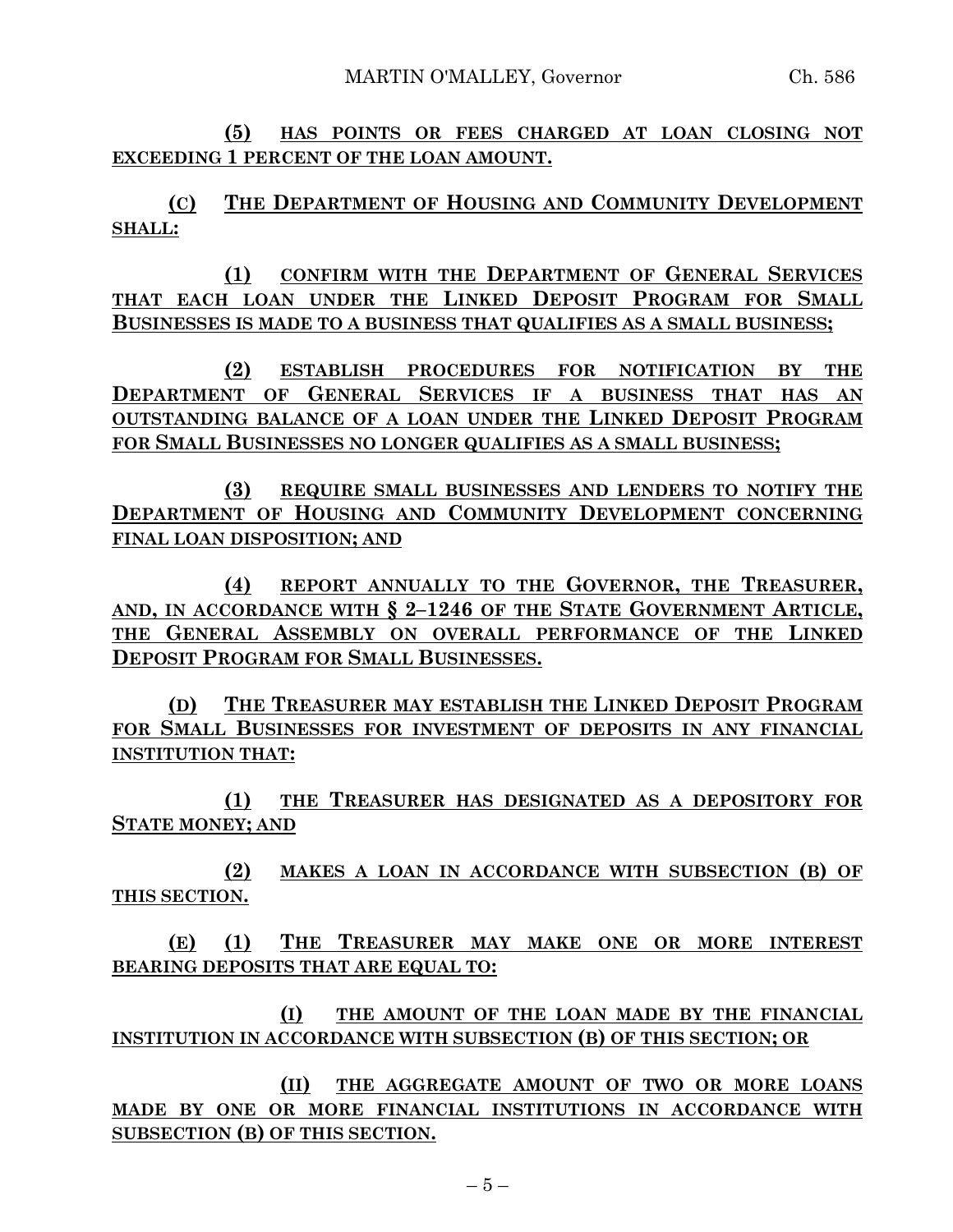**(2) IN MAKING AN INTEREST BEARING DEPOSIT UNDER THIS SUBSECTION, THE TREASURER MAY ACCEPT A RATE THAT IS 2 PERCENTAGE POINTS BELOW CURRENT MARKET RATES OR AN INDEX SELECTED BY THE TREASURER.**

**(3) THE TREASURER MAY USE UP TO \$50,000,000 TO MAKE INTEREST BEARING DEPOSITS IN AN AMOUNT EQUIVALENT TO THE AMOUNT FINANCIAL INSTITUTIONS LOAN TO QUALIFIED SMALL BUSINESSES.**

**(F) (1) SUBJECT TO PARAGRAPH (2) OF THIS SUBSECTION, ON NOTIFICATION BY THE DEPARTMENT OF HOUSING AND COMMUNITY DEVELOPMENT THAT A SMALL BUSINESS PARTICIPATING IN THE LINKED DEPOSIT PROGRAM FOR SMALL BUSINESSES NO LONGER QUALIFIES AS A SMALL BUSINESS UNDER TITLE 14, SUBTITLE 5 OF THIS ARTICLE, THE TREASURER SHALL REDUCE THE AMOUNT OF THE INTEREST BEARING DEPOSIT WITH THE PARTICIPATING FINANCIAL INSTITUTION BY THE OUTSTANDING BALANCE OF THE LOAN MADE UNDER THIS SECTION TO THE SMALL BUSINESS THAT NO LONGER QUALIFIES UNDER TITLE 14, SUBTITLE 5 OF THIS ARTICLE.**

**(2) A SMALL BUSINESS THAT LOSES ITS QUALIFICATION DUE TO REVENUE OR EMPLOYEE GROWTH MAY NOT BE CONSIDERED UNQUALIFIED FOR PURPOSES OF PARAGRAPH (1) OF THIS SUBSECTION.**

**(G) (1) A LOAN ASSISTED BY A LINKED DEPOSIT IS NOT A DEBT OF THE STATE OR A PLEDGE OF THE CREDIT OF THE STATE.**

**(2) THE TREASURER AND THE STATE ARE NOT LIABLE TO ANY FINANCIAL INSTITUTION FOR PAYMENT OF THE PRINCIPAL OR INTEREST ON A LOAN ASSISTED BY A LINKED DEPOSIT.**

**(H) THE DEPARTMENT OF HOUSING AND COMMUNITY DEVELOPMENT AND THE TREASURER MAY ADOPT REGULATIONS TO CARRY OUT THIS SECTION.**

SECTION 2. AND BE IT FURTHER ENACTED, That:

(a) The State Treasurer shall meet with representatives from the Maryland banking industry and any related stakeholders and identify:

(1) impediments to participating in the procurement process for the selection of designated State depositories, including State agency and linked–deposit programs; and

(2) any possible solutions to any impediments identified under item (1) of this subsection.